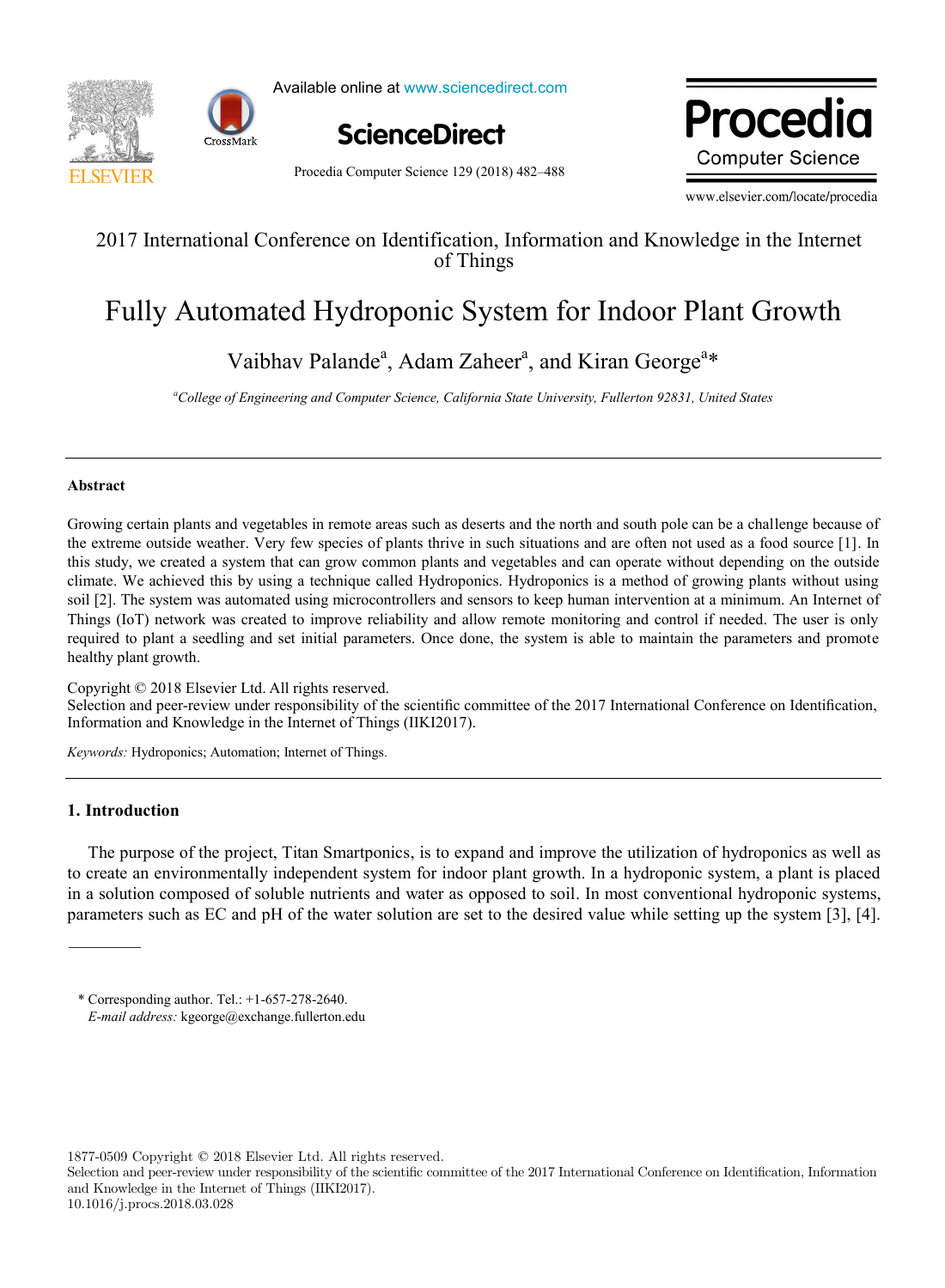There are several other parameters such as air temperature and humidity, lights, water temperature etc. which are not controlled or maintained. These parameters are important for a healthy and faster plant growth [2]. In this project, we built a system which monitors and controls all the parameters necessary for healthy indoor plant growth. In general, the process goes as follows: create a nutrient solution based on the plant being grown, apply this solution to a bed of water, place a germinated plant into the water such that the exposed roots are touching the solution. If the parameters are maintained within optimum levels, the plant should grow faster and healthier than its natural growth. Typically hydroponic systems require human interaction when it comes to the regulation of certain elements that allow the plant to grow [4]. The goal of the Titan Smartponics project is to make a system that is cost-effective and, most importantly, is completely automated and requires virtually no human interaction after placing the germinated plant into the system. The other aspect is to create a system that can be used by a typical consumer; meaning that it is relatively small and simple to use.

The Titan Smartponics project accomplishes automation by utilizing various microcontrollers, sensors, and IoT technology for remote monitoring, and control. In the most basic description of its operation, the system takes inputs from the sensors and provides a controlling action to keep different parameters in the desired range.

Automated hydroponics systems currently on the market are either very expensive or don't control all the parameters necessary for a healthy plant growth. The systems like LEAF provide the automatic control of the parameters but are priced in the high 2000's [5]. Some of the systems provided by SUPERCLOSET, are cost effective but lack the automation, monitoring and control of the environmental parameters [6]. This study provides complete automation with monitoring and control of all the parameters necessary for the growth of a plant.

#### **2. Methodology**

The system uses two Arduino boards for the analysis of the received data and control. A Raspberry Pi is used to run an open source automation software called Domoticz. Once the Raspberry Pi receives the input data, it updates the server. The system also uses a mobile app to enable monitoring and control from iOS or Android devices [7]. Because the system is relatively small (smaller than a mini refrigerator), it can fit into a small office space or a nook in the home. This accomplishes the second goal of the project. The complete automation and size are what make Titan Smartponics different from other hydroponic systems.

#### *2.1. Hardware*

In Fig. 1, the proposed system is presented. The system uses two Arduino microcontrollers acting as nodes. Nodes take the data from the sensors and send the data to a third Arduino acting as a gateway in the IoT network. NRF24L01+ radios are used for the communication between the nodes and a gateway. The gateway is connected to the Raspberry Pi running a local server which makes the data available on the web interface and mobile application. The LED's provide light to the growing plant. The lights are set to a 14 hour ON cycle to simulate daytime. A Real-Time Clock (RTC) is used to keep track of the time. The lights, along with a small exhaust fan, are controlled using a relay module. The camera mounted on the system can be accessed remotely through the Domoticz app as well as the web interface to monitor the state of the plant.

The state of the system is monitored by using various sensors. An air pump is used to infuse the water with oxygen for the plant to absorb through its roots. The system contains four sensors: an electrical conductivity probe, a pH sensor, a water temperature sensor, and an air temperature/humidity sensor, shown in Fig. 2. The electrical conductivity probe allows us to estimate an amount of salts or nutrients in the water. The pH probe must be calibrated using calibration liquids [8]. Measuring the pH allows us to properly adjust the pH of the water before putting the young plant into the system. The EC and pH probes are connected to a transmitter to convert the information received by the sensors into pH and EC values. Distilled water was used to have base pH value close to 7 and adjusted to be between 5.6 pH – 6 pH after adding nutrients. Measuring the pH of the water at consistent temperatures is vital since the pH is dependent on temperature [9]. The water was heated up to  $25^{\circ}$ C and then the pH was adjusted using acidic and basic solutions. A water heater heats up the water and automatically maintains the water at a temperature of  $24^{\circ}$ C and  $25^{\circ}$ C which is optimum for healthy root growth [2]. Carbon dioxide is supplied to the system by a carbon dioxide releasing pad.